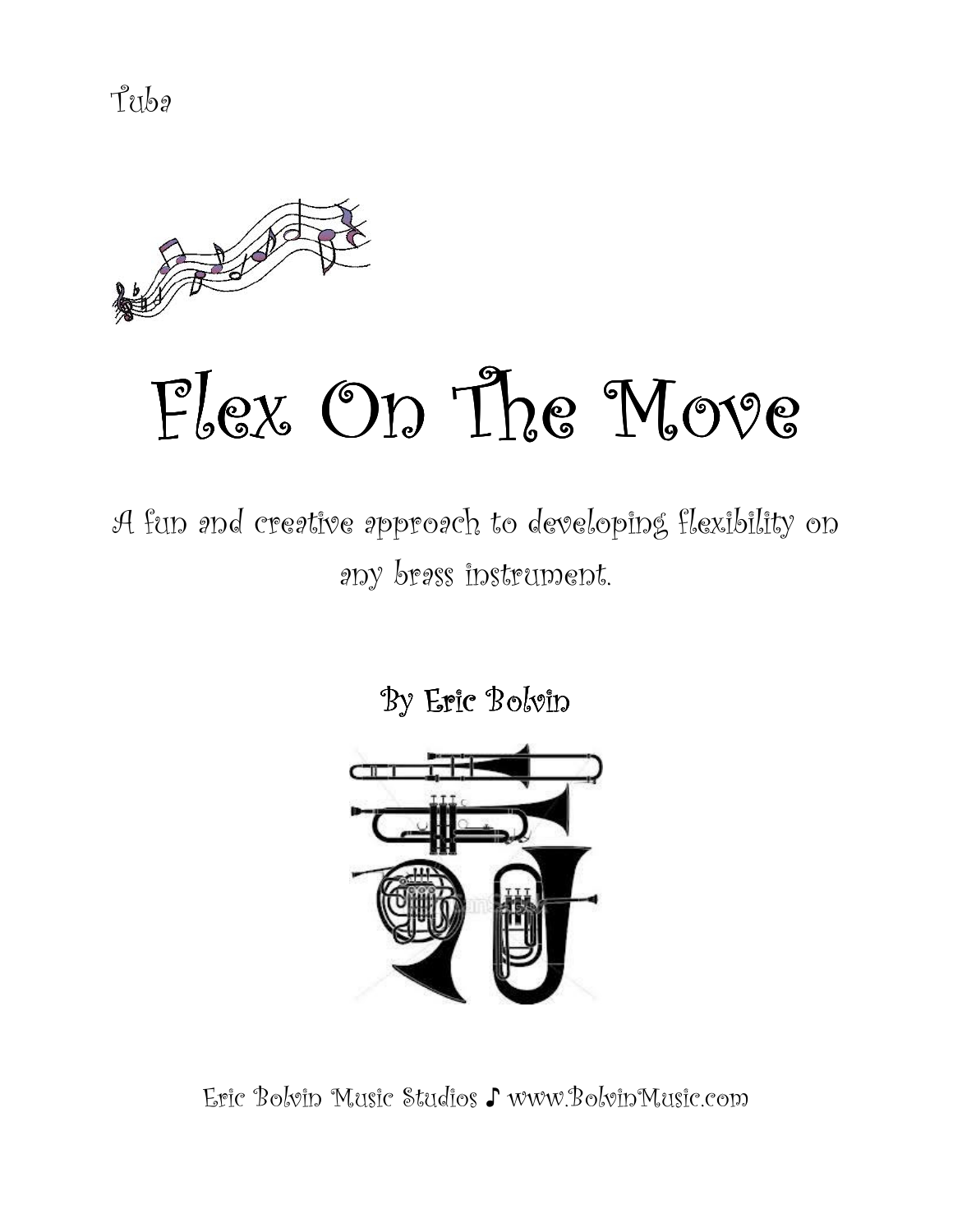## Flex On The Move Move

By Eric Bolvin

Eric Bolvin Music Studios ♪ www.BolvinMusic.com

©2013 Faded Duck Publishing All rights reserved. Published in the USA. Anyone copying this music without permission is in violation of federal law.

> Eric Bolvin Music Studios www.BolvinMusic.com 408.236.2009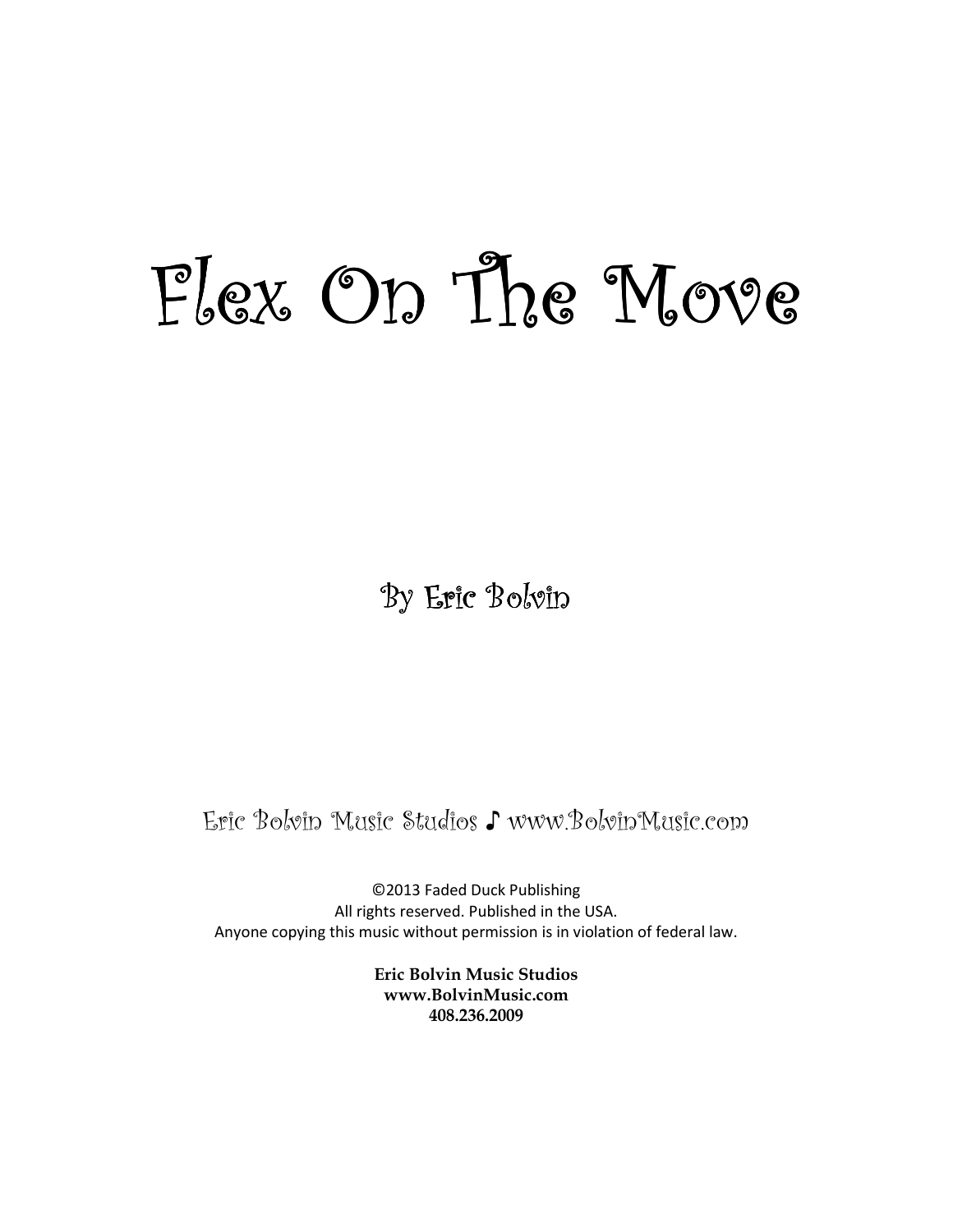### Table of Contents

| Introduction                        | i-vi   |
|-------------------------------------|--------|
|                                     |        |
| Section 1 - To Bb                   | 1      |
| Section 2A - To D                   | 3      |
| Section 2B – From Low Bb to D       | 5      |
| Section 3A - To F                   | 6      |
| Section 3B - From Low Bb to F       | 8      |
| Section 4A - To Ab                  | 10     |
| Section 4B - From Low Bb to Ab      | 12     |
| Section 5A – To High Bb             | 14     |
| Section 5B - From Low Bb to High Bb | 17     |
| Section 6A – To High C              | 20     |
| Section 6B - From Low Bb to High C  | 23     |
| Section 7 - Glissandos              | $26\,$ |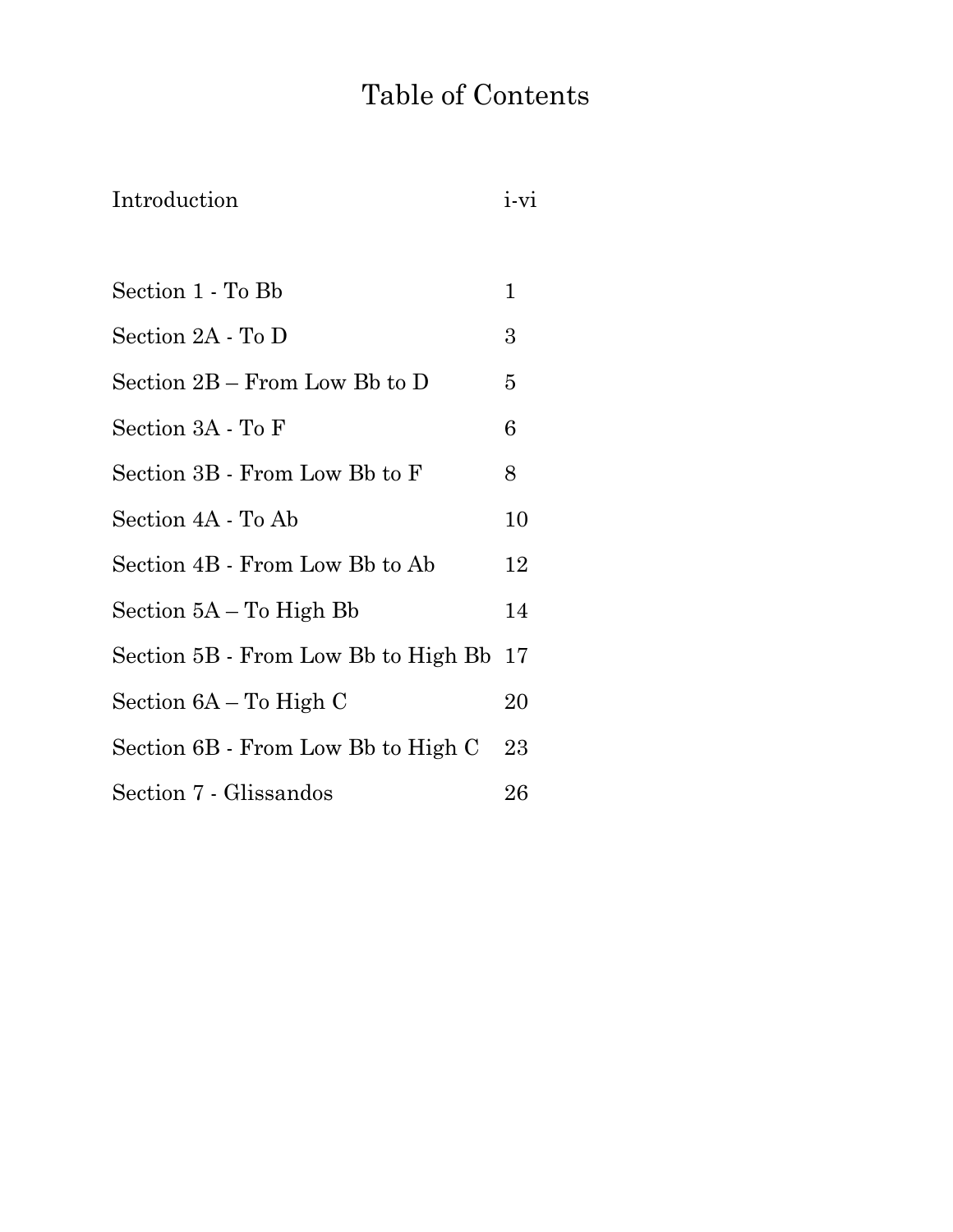#### Flex On the Move By Eric Bolvin

#### Introduction

`There are many great books on flexibility (or "lip flexibility" as it is commonly called) available to today's brass players. The commonly used books include Irons 27 Groups, Smith Lip Flexibilities and Colin Advanced Lip Flexibilities. Flexibility studies do go all the way back to Arban and St, Jacome, but became a staple of brass pedagogy in the early 20th Century through teachers and authors like Del Staigers, Herbert L. Clarke, Earl D. Irons and Walter M. Smith.

There are different categories of flexibility exercises. There is "Long Flexibility" like those found in Colin's Vol. I of Advanced Lip Flexibilities. With Long Flexibility you stay on one fingering and play a long line that takes you through a large range. Then, there is "Short Flexibility" similar to what is found in Irons and Smith where you play a repeated pattern on one fingering. Most flexibility falls into the Short Flexibility category. With this book, I would like to add "Moving Flexibility" to the list. With Moving Flexibility you play a short pattern that takes you up and down through all the fingerings, covering a large range on your instrument. The idea of Moving Flexibility was first introduced in Arban p. 45 #16 and later in Charles Colin, 100 Original Warm-Ups.

#### Why Practice Flexibility?

Chances are, you're not going to stand in front of an audience and perform flexibility studies. Flexibility studies are a means to an end, not the end. Most trumpet players practice some form of flexibility every day as it improves overall technique and gets you ready to play music. In our lessons, Claude Gordon would tell me how a particular exercise or routine he was writing would "get me feelin' good." So, that is my goal with these studies, to get you "feelin' good".

#### Technique

There are many beliefs among players as to what makes a brass instrument "work". Some believe it's the lip, some believe it's the tongue, some believe it's the air, or some (like me) believe it's a balance or coordination of all three. I don't think that your chosen methodology will matter when practicing these exercises. If you practice them religiously and correctly, you're playing will certainly improve.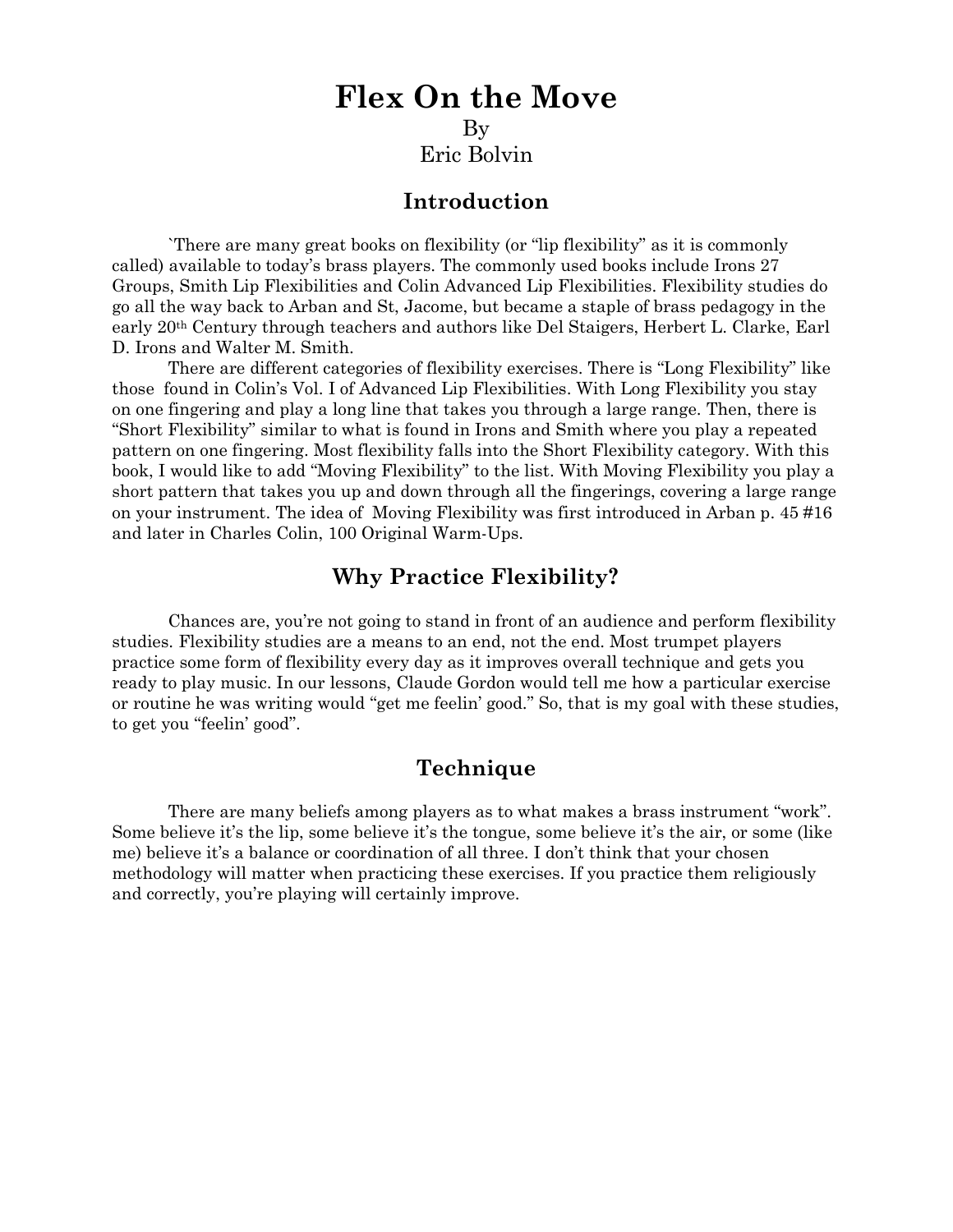#### Things To Watch For

Excess movement and excess pressure are the enemies of the brass player. John Daniel is an excellent trumpet player and teacher and he says "We learn how to play high by using pressure and play low by dropping our jaw. Then we spend our life unlearning these habits."

Of course there is movement and pressure involved in playing trumpet, but it's the excess that we should identify and eliminate. Try playing Exercise 1A very slowly. See if you can move to the low note with little or no jaw movement. Imagine you are "staying up" on the G. Slur to the low C and then come back to the G. Repeat this a few times until the low note sounds centered. The first and third notes should feel and sound the same and there should be very little movement of the jaw to get the low note. This little exercise will help you determine if you have excess jaw movement. Then continue with Exercise 1A and try to maintain that feeling. Remember though, that we are not trying to play without movement, just eliminate the excess.

#### Missing A High Note And Pressure

If we initially don't make it to a high note, our instinct causes us to use pressure to get that note. Try to avoid doing this when practicing these exercises. If you miss a high note; stop, take a breath and start a bar or two back. This will help break the habit of using excess pressure to get the high note.

#### Glissandos

Glissandos are an excellent way to get the coordination of air, tongue level and chops working. The idea is to hit all the harmonics smoothly on the way up and down without "stopping" or trying to center in on them. Watch the video for a demonstration of the glissando.

#### How To Use This Book

"Flex On The Move" is presented in sections (1-6) and tracks (A-H). This is to help us better organize our practice routines. The sections are progressive in that each one adds a harmonic to the top of the range and are labeled as such. It is best to begin with either Section 1 or Section 2. Why begin with Section 2? Because Section 2 doesn't use the lowest harmonic which can cause you to play with excess movement. The notes are "closer together" in Section 2 than in Section 1 which can cut down on excessive movement. So if Section 2 is easier than Section 1, start with Section 1.

All exercises in this book are slurred. If you want to employ other models, you may, but I suggest working through the book with just slurring first, and then, if you want to play through it a second time, you may use other models like tonguing and mixing tonguing and slurring.

With every exercise in the book, whenever you change fingerings, it will always be either a half-step up or down. This keeps things close together, but enables you to cover a large range over the course of any one exercise. Always start slowly with a new exercise until you can hear the pattern. Then gradually speed up. Once you've got a good handle on the exercise you can start using a metronome. Start at a slow comfortable speed and notch it up when you are comfortable.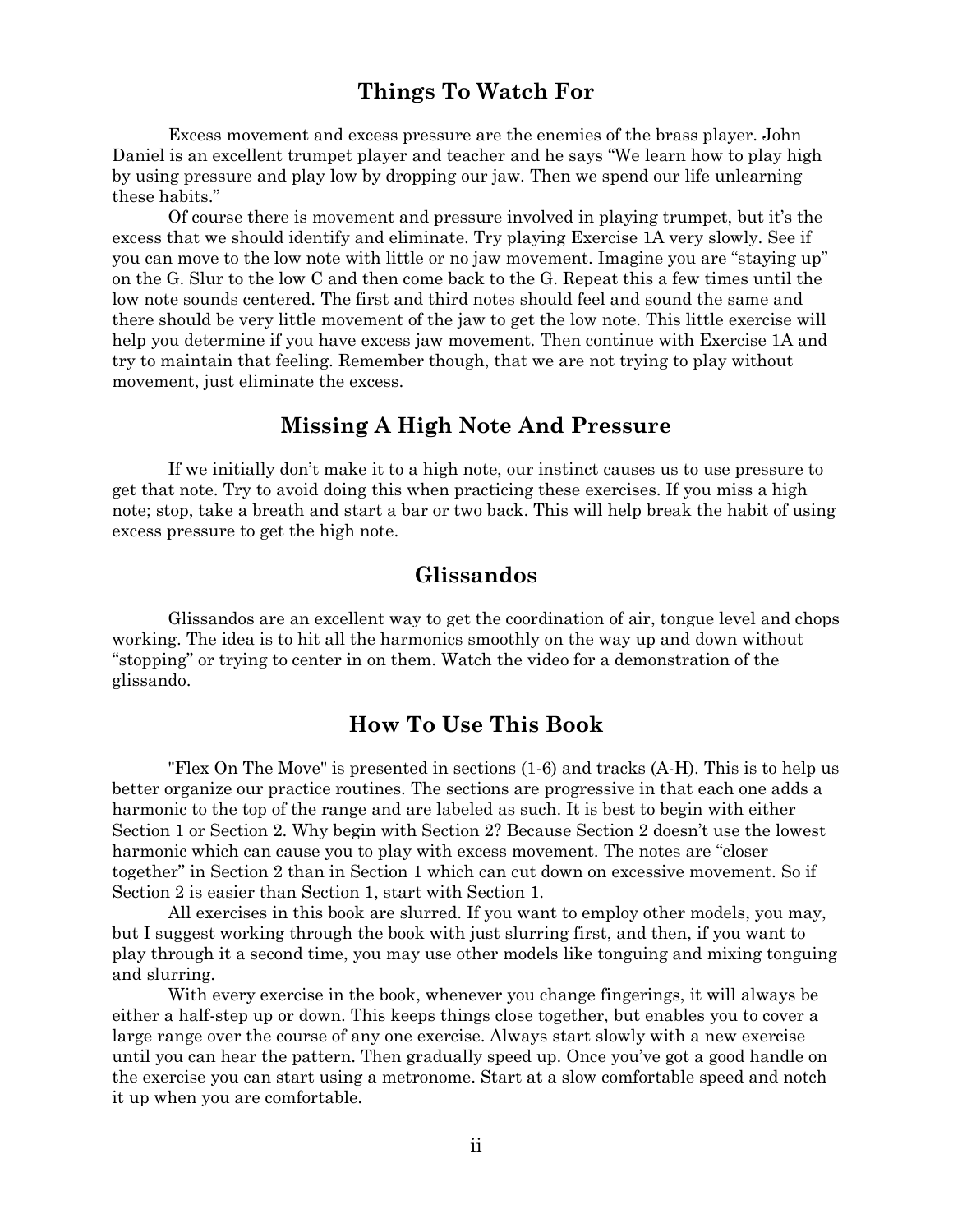#### Description and Organization of Exercises

Section 1-Exercises 1A-8H. These exercises include the notes Low Bb, G and Bb. Note that no exercise starts on low Bb because starting on the low note tends to get you "stuck" down there, especially if you use excess movement.

Exercises 1A and 3C are simple four-note patterns that are inversions of each other. Try to play at least two times in one breath.

Exercises 2B and 6F are back and forth type patterns that will help with lip trilling.

Exercises 4D and 6F both use triplets and can be played two or more times in one breath when you get the speed up.

Exercises 5E and 8H begin use the trilling idea combined with a four note group. You can really get some speed going on these and they will get you feeling good.

Exercises 7G and 8H are the only ones that employ intervals that "skip" a harmonic. 8H can be felt as eighth notes in 6 or triplets in 4. Try both to see what feels better for you.

Section 2A-Exercises 9A-16H. These exercises include the notes F, Bb and D. Note that there is no Low Bb in any of these exercises. This is because the low note will cause excess movement in many players. For this reason, you may want to start with the exercises in this section and then proceed to Section 1.

 Exercises 9A and 11C are simple four-note patterns that are inversions of each other. Try to play at least two times in one breath.

 Exercises 10B and 14F are back and forth type patterns that will help with lip trilling.

Exercises 12D and 14F both use triplets and can be played two or more times in one breath when you get the speed up.

Exercises 13E and 16H begin use the trilling idea combined with a four note group. You can really get some speed going on these and they will get you feeling good.

Exercises 15G and 16H are the only ones that employ intervals that "skip" a harmonic. 16H can be felt as eighth notes in 6 or triplets in 4. Try both to see what feels better for you.

Section 2B-Exercises 17A-20H. These exercises include low Bb, F, Bb and D. They are extensions of the exercises in the A, D, E and H tracks.

Section 3A-Exercises 21A-28H. The descriptions of the individual exercises in this section are similar to those in Sections 1 and 2A. The exercises in this section add the F above the staff. None of the exercises use the low Bb (see above).

Section 3B-Exercises 29A-32H. These exercises include low Bb, F, Bb, D and F. They are extensions of the exercises in the A, D, E and H tracks.

Section 4A-Exercises 33A-40H. These exercises extend the range to b7 harmonic. Note that this note is often flat on most brass instruments. The descriptions of the individual exercises in this section are similar to those in Sections 1 and 2A. None of the exercises use the low Bb (see above).

Section 4B-Exercises 41A-44H. These exercises include low Bb, F, Bb, D ,G and Ab. They are extensions of the exercises in the A, D, E and H tracks.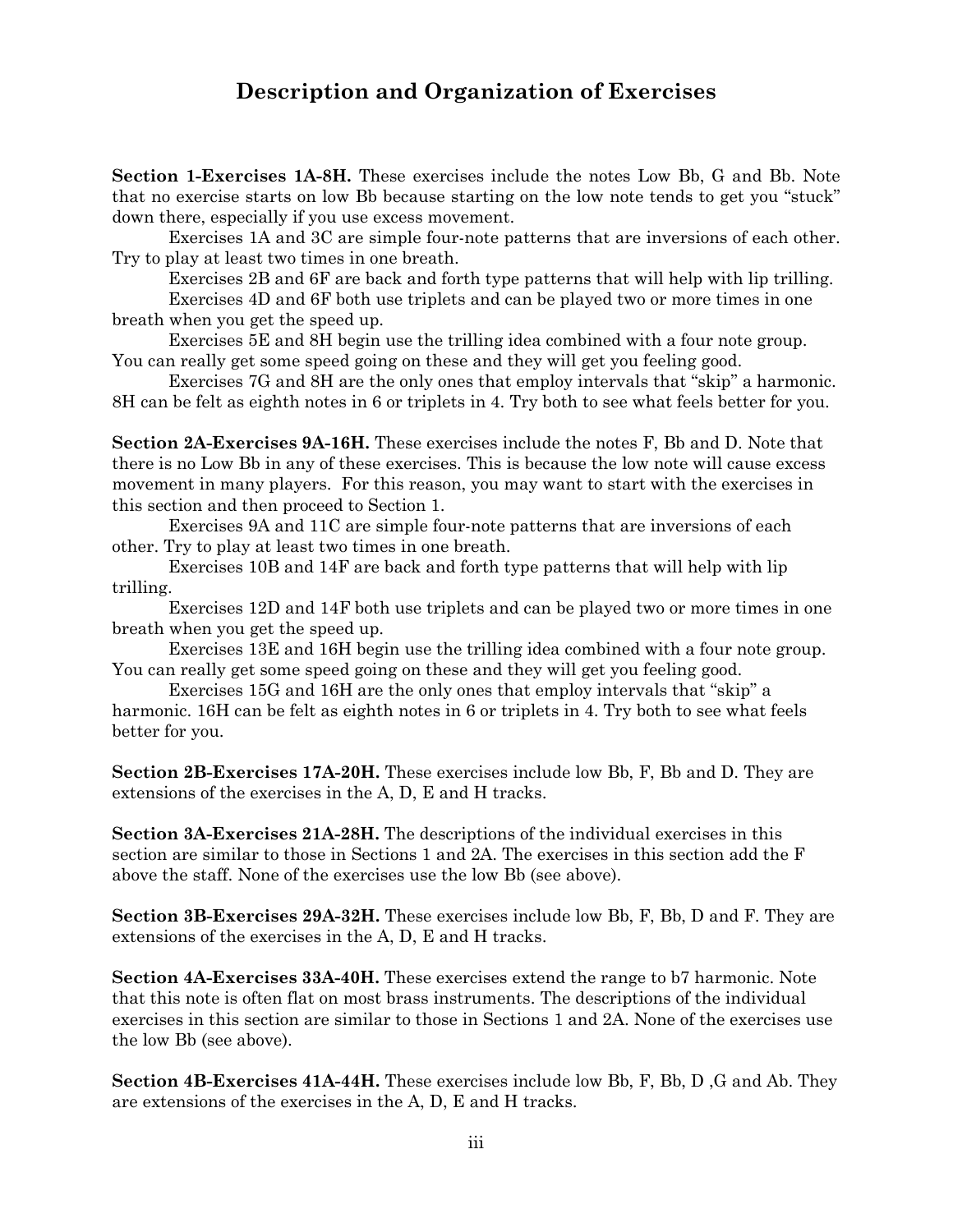Section 5A-Exercises 45A-52H. These exercises extend the range to high Bb. The descriptions of the individual exercises in this section are similar to those in Sections 1 and 2A. None of the exercises use the low Bb (see above).

Section 5B-Exercises 53A-56H. These exercises include low Bb, F, Bb, D ,F, Ab and high Bb. They are extensions of the exercises in the A, D, E and H tracks.

Section 6A-Exercises 57A-64H. These exercises extend the range to C above high Bb. The descriptions of the individual exercises in this section are similar to those in Sections 1 and 2A. None of the exercises use the low Bb (see above).

Section 6B-Exercises 65A-68H. These exercises include low Bb, F, Bb, D ,F, Ab, high Bb and C. They are extensions of the exercises in the A, D, E and H tracks.

Section 7-Glissando Exercises 69I-70J. Octave glissando covering a range from low B to F above the staff.

Section 7-Glissando Exercises 71I-72J. Minor 7th glissando covering a range from E to Ab above the staff.

Section 7-Glissando Exercises 73I-74J. Octave glissando covering a range from E to high Bb. Note the low E at the end.

Section 7-Glissando Exercises 75I-76J. Two-octave glissando covering a range from low E to high Bb.

**Section 7-Glissando Exercises 771-78J.** Major  $9<sup>th</sup>$  glissando covering a range from E to C above high Bb. Note the low E at the end.

Section 7-Glissando Exercises 79I-80J. Major 16th glissando covering a range from low E to C above high Bb.

Section 7-Glissando Exercises 81I-82J. Major 10<sup>th</sup> glissando covering a range from E to D above high Bb. Note the low E at the end.

Section 7-Glissando Exercises 83I-84J. Major 17th glissando covering a range from low E to D above high Bb.

Section 7-Glissando Exercises 85I-86J. Major 12th glissando covering a range from E to F above high Bb. Note the low E at the end.

Section 7-Glissando Exercises 87I-88J. Major 19th glissando covering a range from low E to F above high Bb.

Section 7-Glissando Exercises 89I-90J. Two-octave glissando covering a range from E to double high Bb. Note the low E at the end.

Section 7-Glissando Exercises 91I-92J. Two-octave glissando covering a range from low E to double high Bb.

Track A. Track A begins as a four-note pattern that is reversed when you change fingerings.

Track B. Track B is a back and forth type pattern.

Track C. Track C begins as a four-note pattern that is reversed when you change fingerings.

Track D. Track D is a progressive triplet figure.

Track E. Track E begins as a six-note pattern that covers at least an octave.

Track F. Track F is a triplet lip trill pattern.

Track G. Track G skips a harmonic in the pattern.

Track H. Track H skips a harmonic in the pattern.

Track I. Glissando Track I introduces each interval in a repetitive pattern.

Track J. Glissando Track J uses the interval presented in the previous Track I exercise through all the fingerings.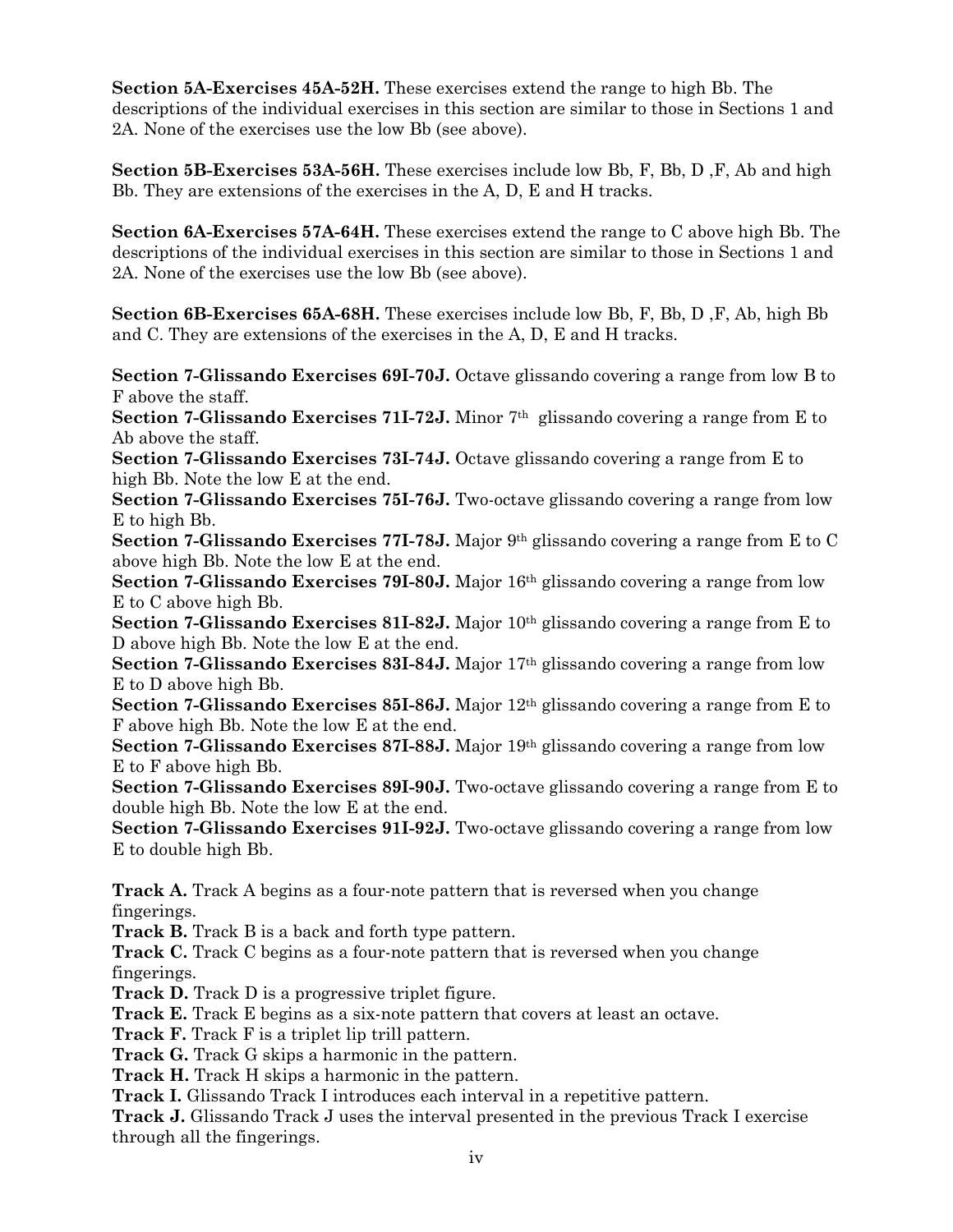#### Suggested Practice Routines

Here are some suggested practice routines for using "Flex On The Move". It is recommended that you stay on each lesson for two weeks.

#### Progressive Track Routine

Lesson 1 - Exercises 1A, 2B, 3C, 4D Lesson 2 - Exercises 5E, 6F, 7G, 8H Completed Section 1

Lesson 3 - Exercises 1A, 9A, 2B, 10B,

Lesson 4 - Exercises 3C, 11C, 4D, 12D

Lesson 5 - Exercises 5E, 13E, 6F, 14F

Lesson 6 - Exercises 7G, 15G, 8H, 16H Completed Section 2A

Lesson 7 - Exercises 1A, 9A, 17A, 4D, 12D, 18D

Lesson 8 - Exercises 5E, 13E, 19E, 8H, 16H, 20H Completed Section 2B

Lesson 9 - Exercises 1A, 9A, 17A, 21A

Lesson 10 - Exercises 2B, 10B, 22B, 3C, 11C, 23C

Lesson 11 - Exercises 4D, 12D, 18D, 24D

Lesson 12 - Exercises 5E, 13E, 19E, 25E

Lesson 13 - Exercises 6F, 14F, 26F, 7G, 15G, 27G

Lesson 14 - Exercises 8H, 16H, 20H, 28H Completed Section 3A

Lesson 15 - Exercises 1A, 9A, 17A, 21A, 29A

Lesson 16 - Exercises 4D, 12D, 18D, 24D, 30D

Lesson 17 - Exercises 5E, 13E, 19E, 25E, 31E

Lesson 18 - Exercises 8H, 16H, 20H, 28H, 32H Completed Section 3B

Lesson 19 - Exercises 1A, 9A, 17A, 21A, 29A, 33A

Lesson 20 - Exercises 2B, 10B, 22B, 34B

Lesson 21 - Exercises 3C, 11C, 23C, 35C

Lesson 22 - Exercises 4D, 12D, 18D, 24D, 30D, 36D

Lesson 23 - Exercises 5E, 13E, 19E, 25E, 31E, 37E

Lesson 24 - Exercises 6F, 14F, 26F, 38F

Lesson 25 - Exercises 7G, 15G, 27G, 39G

Lesson 26 - Exercises 8H, 16H, 20H, 28H, 32H, 40H Completed Section 4A

Lesson 27 - Exercises 1A, 9A, 17A, 21A, 29A, 41A

Lesson 28 - Exercises 4D, 12D, 18D, 24D, 30D, 42D

Lesson 29 - Exercises 5E, 13E, 19E, 25E, 31E, 43E

Lesson 30 - Exercises 8H, 16H, 20H, 28H, 32H, 44H Completed Section 4B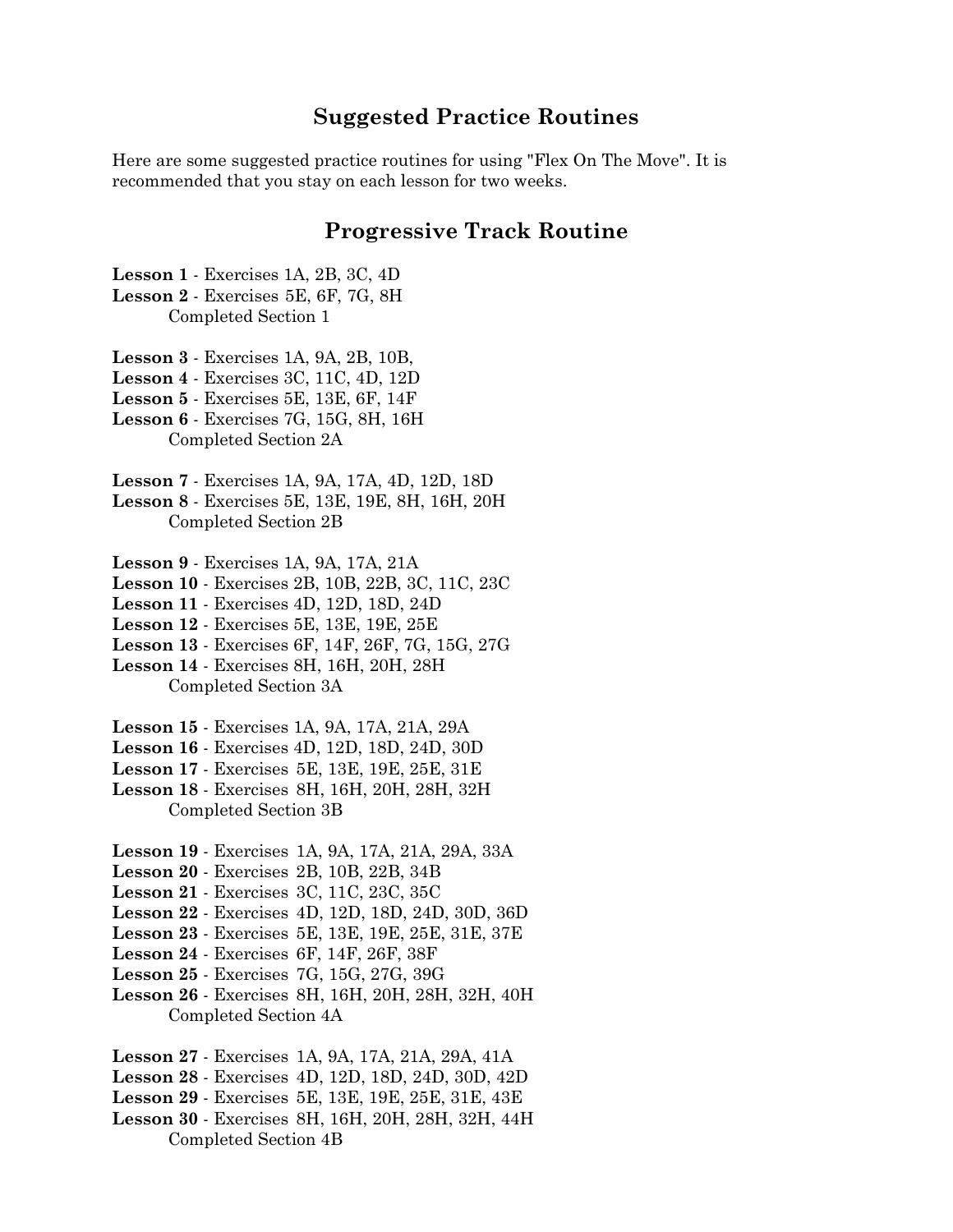- Lesson 31 Exercises 1A, 9A, 17A, 21A, 29A, 41A, 45A
- Lesson 32 Exercises 2B, 10B, 22B, 34B, 46B
- Lesson 33 Exercises 3C, 11C, 23C, 35C, 47C
- Lesson 34 Exercises 4D, 12D, 18D, 24D, 30D, 36D, 48D
- Lesson 35 Exercises 5E, 13E, 19E, 25E, 31E, 37E, 49E
- Lesson 36 Exercises 6F, 14F, 26F, 38F, 50F
- Lesson 37 Exercises 7G, 15G, 27G, 39G, 51G
- Lesson 38 Exercises 8H, 16H, 20H, 28H, 32H, 44H, 52H Completed Section 5A
- Lesson 40 Exercises 1A, 9A, 17A, 21A, 29A, 41A, 45A, 53A
- Lesson 41 Exercises 4D, 12D, 18D, 24D, 30D, 36D, 48D, 54D
- Lesson 42 Exercises 5E, 13E, 19E, 25E, 31E, 37E, 49E, 55D
- Lesson 43 Exercises 8H, 16H, 20H, 28H, 32H, 44H, 52H, 56H Completed Section 5B
- Lesson 44 Exercises 1A, 9A, 17A, 21A, 29A, 41A, 45A, 53A, 57A
- Lesson 45 Exercises 2B, 10B, 22B, 34B, 46B, 58B
- Lesson 46 Exercises 3C, 11C, 23C, 35C, 47C, 59C
- Lesson 47 Exercises 4D, 12D, 18D, 24D, 30D, 36D, 48D, 54D, 60D
- Lesson 48 Exercises 5E, 13E, 19E, 25E, 31E, 37E, 49E, 55D, 61E
- Lesson 49 Exercises 6F, 14F, 26F, 38F, 50F, 62F
- Lesson 50 Exercises 7G, 15G, 27G, 39G, 51G, 63G
- Lesson 51 Exercises 8H, 16H, 20H, 28H, 32H, 44H, 52H, 56H, 64H Completed Section 6A
- Lesson 52 Exercises 1A, 9A, 17A, 21A, 29A, 41A, 45A, 53A, 57A, 65A
- Lesson 53 Exercises 4D, 12D, 18D, 24D, 30D, 36D, 48D, 54D, 60D, 66D
- Lesson 54 Exercises 5E, 13E, 19E, 25E, 31E, 37E, 49E, 55D, 61E, 67E
- Lesson 55 Exercises 8H, 16H, 20H, 28H, 32H, 44H, 52H, 56H, 64H, 68H Completed Section 6B

#### Progressive Glissando Routine

May be used alone or in conjunction with any of the track lessons.

- Lesson 1 Exercises 69I, 70J, 71I, 72J
- Lesson 2 Exercises 69I, 70J, 71I, 72J, 73I, 74J
- Lesson 3 Exercises 69I, 70J, 71I, 72J, 73I, 74J, 75I, 76J
- Lesson 4 Exercises 69I, 70J, 73I, 74J, 75I, 76J, 77I, 78J
- Lesson 5 Exercises 73I, 74J, 75I, 76J, 77I, 78J, 79I, 80J
- Lesson 6 Exercises 73I, 74J, 77I, 78J, 79I, 80J, 81I, 82J
- Lesson 7 Exercises 75I, 76J, 79I, 80J, 81I, 82J, 83I, 84J
- Lesson 8 Exercises 75I, 76J, 81I, 82J, 83I, 84J, 85I, 86J
- Lesson 9 Exercises 75I, 76J, 79I, 80J, 83I, 84J, 87I, 88J
- Lesson 10 Exercises 73I, 74J, 77I, 78J, 81I, 82J, 85I, 86J, 89I, 90J
- Lesson 11 Exercises 75I, 76J, 79I, 80J, 83I, 84J, 87I, 88J, 91I, 92J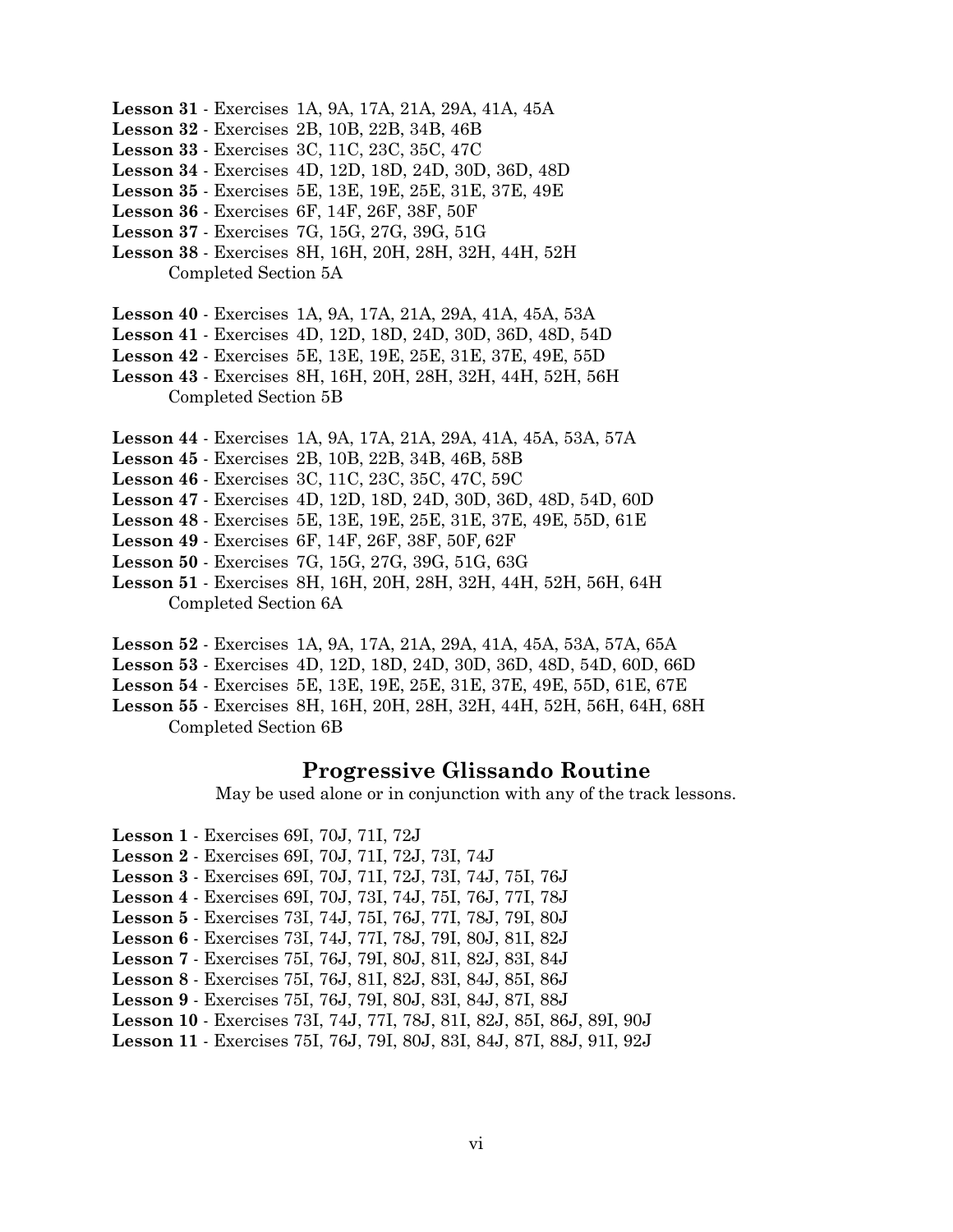### Flex On the Move Eric Bolvin



Copyright 2013 www.BolvinMusic.com 408.236.2009

 $1 - 2$ 

 $rac{1}{123}$ 

œ

œb

 $23 - 12$